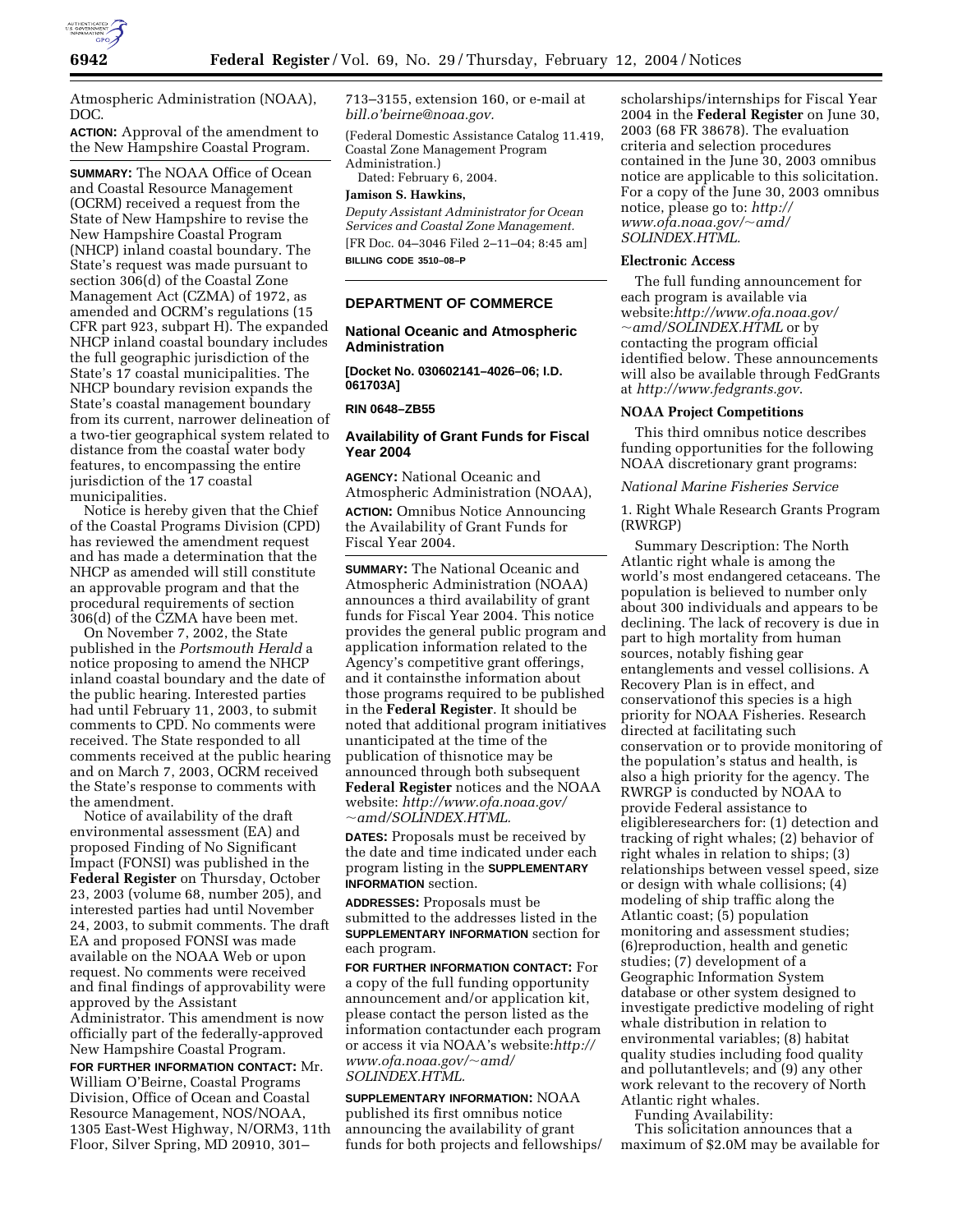distribution under the FY 2004 RWRGP, in award amounts to be determined by the proposals and available funds. Applicants are hereby given notice that funds have not yet been appropriated for this program. There is no guarantee that sufficient funds will be available to make awards for all qualifiedprojects. The exact amount of funds that may be awarded will be determined in preaward negotiations between the applicant and NOAA representatives. Publication of this notice does not oblige NOAA to award any specific project or to obligate any available funds. There is no set minimum or maximum amount for any award, and there is no limit on the number of applicationsthat can be submitted by the same researcher during the 2004 competitive grant cycle. However, there are insufficient funds to award financial assistance to every applicant. If an application for a financial assistance award is selected for funding, NOAA/ NMFS has no obligation to provide any additional funding in connection with that award in subsequent years.

Statutory Authority: 16 U.S.C. 1380 CFDA: 11.472, Unallied Science Programs

Application Deadline: Proposals must be postmarked by 5 p.m. eastern time on April 12, 2004.

Address for submitting Proposals: NOAA Fisheries Right Whale Grants Program, Protected Species Branch, Northeast Fisheries Science Center, 166 Water Street, Woods Hole, MA 02543, 508 495–2316.

Information Contact(s): Dr Phillip J. Clapham, Northeast Fisheries Science Center, 166 Water Street, Woods Hole, MA 02543, 508 495–2316, email *rightwhalegrants@noaa.gov*.

Eligibility: Eligible applicants are individuals, institutions of higher education, other nonprofits, commercial organizations, international organizations, foreign governments, organizations under the jurisdiction of foreign governments, and state, local and Indian tribal governments. Federal agencies, or employees of Federal agencies are not eligible to apply.

Cost Sharing Requirementste:*http:// www.ofa.noaa.gov/*~*amd/ SOLINDEX.HTML* or by contacting the program official identified below. These announcements will also be available through FedGrants at *http:// www.fedgrants.gov*.

#### **NOAA Project Competitions**

This third omnibus notice describes funding opportunities for the following NOAA discretionary grant programs:

*National Marine Fisheries Service*

1. Right Whale Research Grants Program (RWRGP)

Summary Description: The North Atlantic right whale is among the world's most endangered cetaceans. The population is believed to number only about 300 individuals and appears to be declining. The lack of recovery is due in part to high mortality from human sources, notably fishing gear entanglements and vessel collisions. A Recovery Plan is in effect, and conservationof this species is a high priority for NOAA Fisheries. Research directed at facilitating such conservation or to provide monitoring of the population's status and health, is also a high priority for the agency. The RWRGP is conducted by NOAA to provide Federal assistance to eligibleresearchers for: (1) detection and tracking of right whales; (2) behavior of right whales in relation to ships; (3) relationships between vessel speed, size or design with whale collisions; (4) modeling of ship traffic along the Atlantic coast; (5) population monitoring and assessment studies; (6)reproduction, health and genetic studies; (7) development of a Geograph under this announcement pending submission of successful proposals subject to technical and panel reviews, adequate progress on previous award(s) and/or site visits, and available funding.

Statutory Authority: 33 U.S.C. 883d, 15 U.S.C. 1540

CFDA: 11.473, Coastal Services Center.

Application Deadline: Proposals must be received by 5 p.m. Pacific time on March 29, 2004.

Address for submitting Proposals: Monterey Bay National Marine Sanctuary Office; 299 Foam Street, Monterey, CA 93940. Facsimile transmissions and electronic mail submission of proposals will not be accepted.

Information Contact: Seaberry Nachbar, phone 831–647–4201, fax 831– 647–4250, internet at *seaberry.nachbar@noaa.gov*.

Eligibility: Eligible applicants for both areas of interest (''Meaningful Outdoor Experiences'' and Professional Development in the Area of Environmental Education for Teachers) are K-through–12 public and independent schools and school systems, institutions of highereducation, commercial and nonprofit organizations, state or local government agencies, and Indian tribal governments. Applicants that are not eligible are individuals and Federal agencies.

Cost Sharing Requirements: No cost sharing is required under this program, however, the Pacific Services Center strongly encourages applicants to share as much of the costs of the award as possible. Funds from other Federal awards may not be considered matching funds. The nature of the contribution (cash versus in-kind) and the amount of matching funds will be taken intoconsideration in the review process with cash being the preferred method of contribution.

Intergovernmental Review: Applications under this program are not subject to Executive Order 12372, ''Intergovernmental Review of Federal Programs.''

2. Bay Watershed Education & Training (B-WET) Program, Monterey Bay Watershed

Summary Description: The B-WET grant program is a competitively based program that supports existing environmental education programs, fosters the growth of new programs, and encourages the development of partnerships among environmental education programs throughout the Monterey Bay watershed. Funded projects provide ''meaningful'' outdoor experiences forstudents and professional development opportunities for teachers in the area of environmental education.

Funding Availability: This solicitation announces that approximately \$475,000 may be available in FY 2004 in award amounts to be determined by the proposals and available funds. It is anticipated that approximately 15 grants will be awarded with these funds. About \$250,000 will be for proposals that provide opportunities for students to participate in a ''Meaningful''Outdoor Experience. About \$225,000 will be for proposals that provide opportunities for Professional Development in the area of Environmental Education for Teachers. Proposals may be submitted for up to 3 years. However, funds will be made available for only a 12–month awardperiod and any renewal of the award period will depend on submission of a successful proposal subject to technical and panel reviews, adequate progress on previous award(s), and available funding to renew the award. The NMSP may renew the grants funded under this announcement pending submission of successful proposals subject to technical and panel reviews, adequateprogress on previous award(s) and/or site visits, and available funding.

Statutory Authority: 16 U.S.C. 1440 CFDA: 11.429, Marine Sanctuary Program.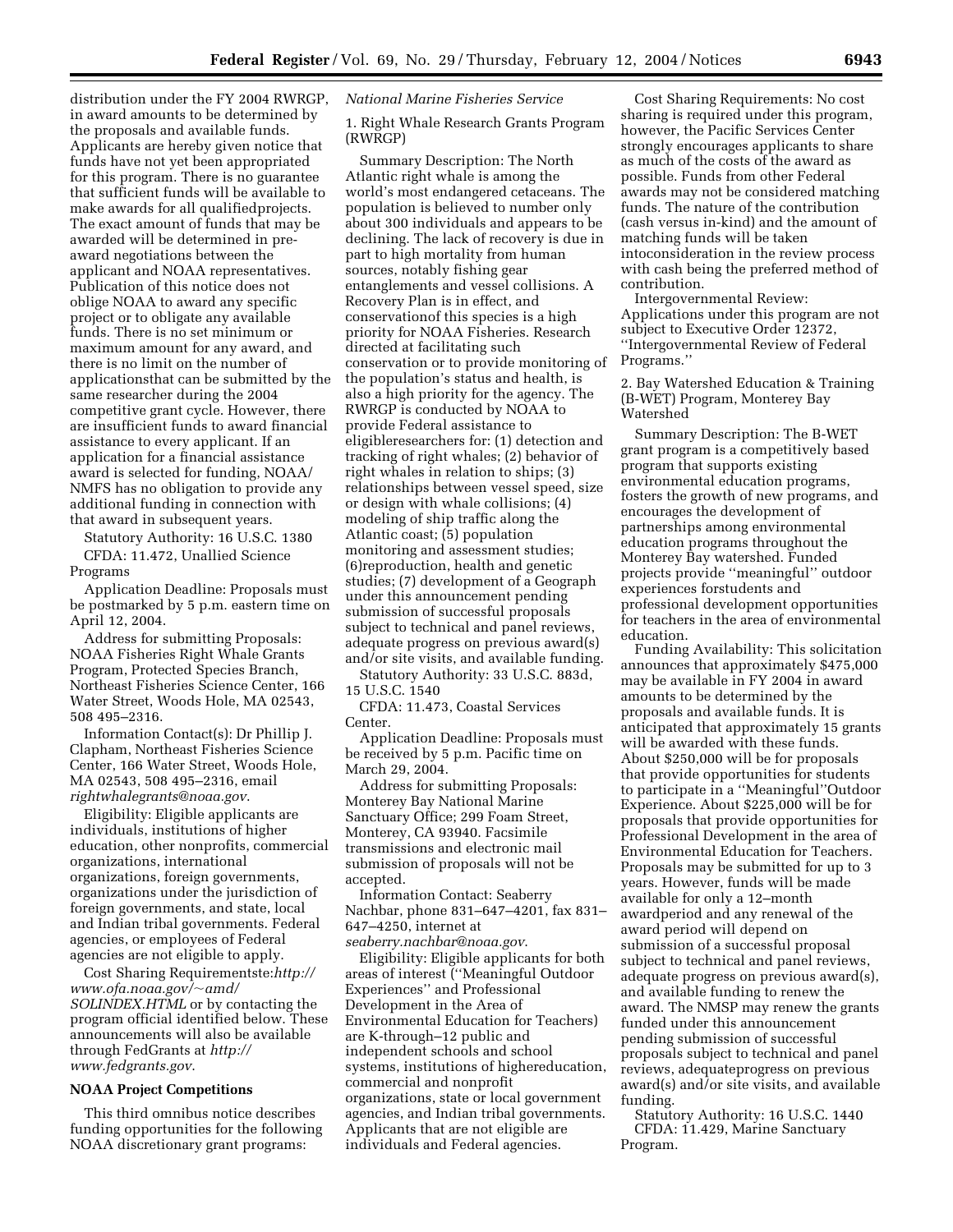Application Deadline: Proposals must be received by 5 p.m. Pacific time on March 29, 2004.

Address for submitting Proposals: Monterey Bay National Marine Sanctuary Office; 299 Foam Street, Monterey, CA 93940. Facsimile transmissions and electronic mail submission of proposals will not be accepted.

Information Contact: Seaberry Nachbar, phone 831–647–4201, fax 831– 647–4250, internet at *seaberry.nachbar@noaa.gov*.

Eligibility: Eligible applicants for both areas of interest (''Meaningful Outdoor Experiences'' and Professional Development in the Area of Environmental Education for Teachers) are K-through–12 public and independent schools and school systems, institutions of highereducation, commercial and nonprofit organizations, state or local government agencies, and Indian tribal governments. Applicants that are not eligible are individuals and Federal agencies.

Cost Sharing Requirements: No cost sharing is required under this program, however, the National Marine Sanctuary Program strongly encourages applicants to share as much of the costs of the award as possible. Funds from other Federal awards may not be considered matching funds. The nature of the contribution (cash versus in-kind) and the amount of matching funds willbe taken into consideration in the review process with cash being the preferred method of contribution.

Intergovernmental Review: Applications under this program are not subject to Executive Order 12372, ''Intergovernmental Review of Federal Programs.''

3. FY2004 Coastal Services Center Technical Assistance for Coastal Managers Program

Summary Description: The Technical Assistance for Coastal Managers program represents an NOAA/CSC effort to improve the use of monitoring data and geospatial information and technology in coastal management through collaborative work with members of the coastal management community that have expertise in community planning and resource management.

These activities will engage coastal managers from multiple organizations and levels of government and improve the management of coastal resources by applying geospatial knowledge, practices, and principles to new approaches for managing coastal resources. The Technical Assistance for Coastal Managers program contributes

to other efforts at the NOAA/CSC and is designed to complement those efforts. Five program priorities will be targeted as a result of this announcement. They are:

(1) Increasing coordination and planning between local land trusts, state agencies, and regional planning agencies within New England.

(2) Development of a nationally consistent inventory system for geospatial data at the state level.

(3) Increasing education and research opportunities in the application of GIS and remote sensing technologies to coastal resource management, with emphasis on recruiting underrepresented minorities.

(4) Incorporation of seagrass into the monitoring of the health of special management areas.

(5) Pilot projects supporting the Data Management and Communications component of the Integrated Ocean Observing System.

NOAA/CSC will give sole attention to individual proposals that address one or more of the program priorities described above. Proposals must clearly specify which program priority is being addressed. A proposal must contain tasks that address each element listed for the priority chosen. All awards will be in the form of a cooperative agreement, which allows the NOAA/ CSC to have substantial involvement in the projects in addition to providing funds. Applicants must propose a role for the NOAA/CSC that constitutes the substantial involvement listed for that priority.

The names, affiliations, and phone numbers of relevant NOAA/CSC personnel are provided below. Prospective applicants should communicate with these focal points to ensure the role specified for the NOAA/ CSC is practicable. Focal points cannot assist in the conceptual design of the project nor can they help with the design of specific elements included in a proposal.

Funding Availability for FY2004: This funding opportunity announces that approximately \$1,750,000 will be available through this announcement for fiscal year 2004 for cooperative agreements. Proposals should be prepared assuming a total budget of no more than \$500,000 for priorities (1) and (4) and \$125,000 for priorities (2),(3) and (5). It is expected that one award willbe made for priority areas (1) through (4) and up to three awards for priority (5), depending on availability of funds.

Statutory Authority: 16 USC 1456c and 33 USC 1442

CFDA: 11.473, Coastal Services Center.

Application Deadline: Applicants applying for federal assistance under the Technical Assistance for Coastal Managers Program, must submit their applications by 5 p.m. local time March 15, 2004.

Address for submitting Proposals: Coastal Services Center, 2234 South Hobson Avenue, Charleston, South Carolina 29405–2413 to the attention of Violet Legette, room 218.

Information Contact(s): For administrative questions on all five program priorities, contact Violet Legette, NOAA CSC; 2234 South Hobson Avenue, Room 218; Charleston, South Carolina 29405–2413, or by phone at 843–740–1222, or by fax 843– 740–1232, or via internet at*Violet.Legette@noaa.gov*. For technical questions on program priorities (1), (2), and (3), contact Hamilton Smillie, NOAA CSC; 2234 South Hobson Avenue, Room 153; Charleston, South Carolina 29405–2413, or by phone at 843–740–1192, or by fax 843–740–1315, or via internet at

*Hamilton.Smillie@noaa.gov*. For technical questions on program priority (4), contact Pace Wilber, NOAA CSC; 2234 South Hobson Avenue, Room 234B; Charleston, South Carolina 29405–2413, or by phone at 843–740– 1235, or by fax 843–740–1315, or via internet at *Pace.Wilber@noaa.gov*. For technical questions on program priority (5), contact Anne Ball, NOAA CSC; 2234 South Hobson Avenue, Room 211; Charleston, South Carolina 29405–2413, orby phone at 843–740–1229, or by fax 843–740–1315, or via internet at *Anne.Ball@noaa.gov*.

Eligibility: Eligible applicants are institutions of higher education, hospitals, other non-profits, commercial organizations, foreign governments, organizations under the jurisdiction of foreign governments, international organizations, and state, local and Indian tribal governments. Federal agencies or institutions are not eligible to receive Federal assistance under this announcement.

Cost Sharing Requirements: None.

Intergovernmental Review: Applications under this program is subject to Executive Order 12372, ''Intergovernmental Review of Federal Programs.''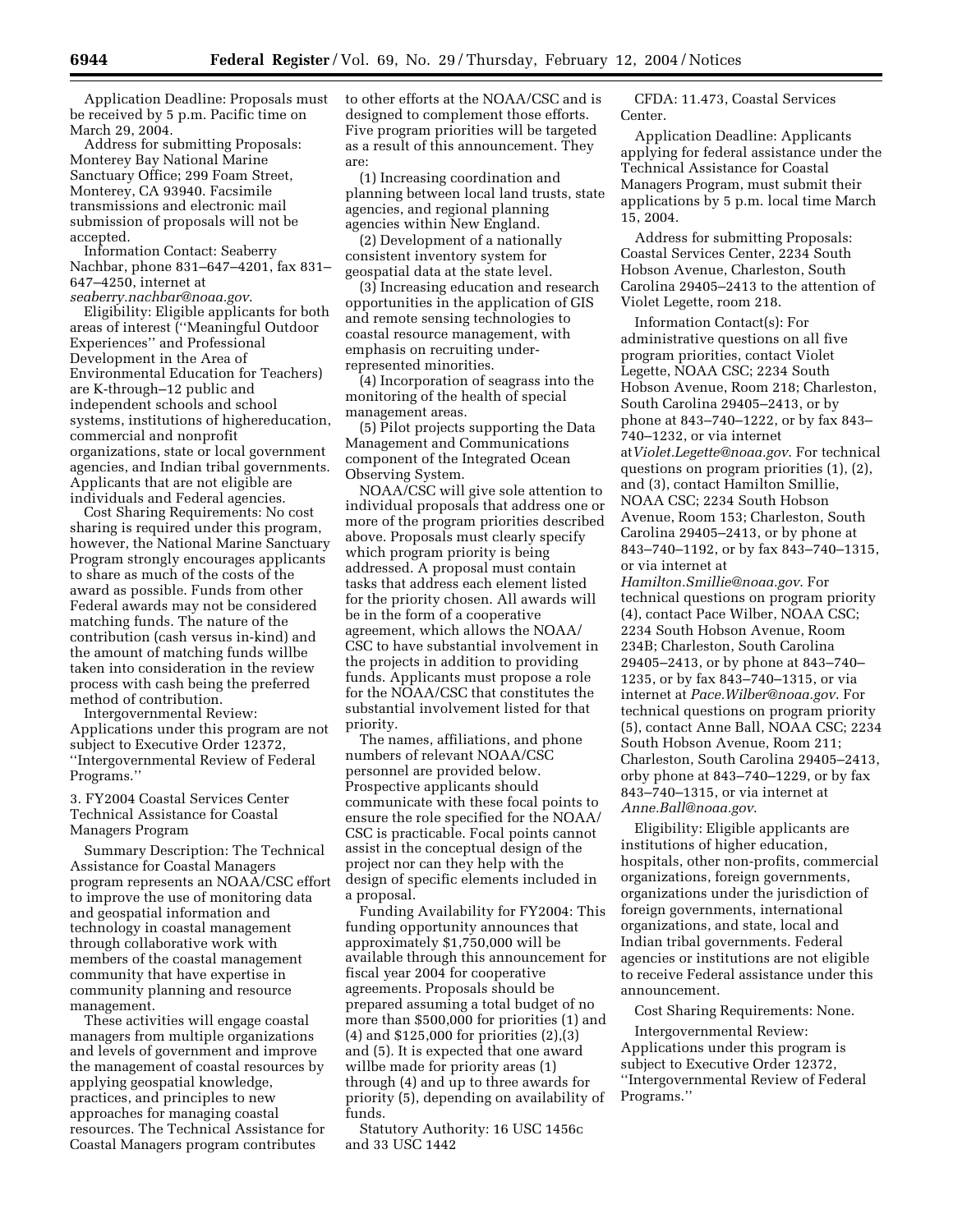*Office of Oceanic and Atmospheric Research*

1. NOAA Educational Partnership Program With Minority Serving Institutions: Environmental Entrepreneurship Program

Summary Description: The goal of the National Oceanic and Atmospheric Administration Educational Partnership Program with Minority Serving Institutions (EPP/MSI) is to strengthen the capacity of Minority Serving Institutions to foster student careers, entrepreneurship opportunities and advanced academic degrees in sciences directly related to NOAA's mission.The Environmental Entrepreneurship Program is designed to support education and training programs to engage students in applying the necessary skills, tools, methods and technologies is sciences directly related to NOAA's mission. This includes fostering educational opportunities in coastal, oceanic, atmospheric, environmental sciences, and remote sensing technology, coupled with training in economics, marketing, product development, and services to create jobs,businesses and economic development opportunities. The Environmental Entrepreneurship Program promotes partnerships with MSIs, NOAA and the public-private sector.

Funding Availability: Subject to appropriations, approximately \$3 million will be available for the Environmental Entrepreneurship Program competition in 2004. Proposals are limited to a total of \$500,000 for a maximum of three years and approximately six proposals will be funded.

Statutory Authority: 15 U.S.C. 1540. CFDA: 11.481 Educational Partnership Program with Minority

Serving Institutions. Application Deadline: Proposals must be received by 5 p.m. Eastern time on

March 15, 2004. Address for submitting Applications: NOAA EPP/MSI: Environmental

Entrepreneurship Program, National Oceanic and Atmospheric Administration, Room 10725, SSMC3, 1315 East-West Highway, Silver Spring, MD 20910. Facsimile transmissions and electronic mail submission of proposals will not be accepted.

Information Contact: Jewel G. Linzey, Program Manager, Environmental Entrepreneurship Program, (301) 713– 9437 ext. 118, facsimile (301) 713–9465, e-mail *Jewel.Griffin-Linzey@noaa.gov*

Eligibility: Minority Serving Institutions eligible to submit proposals include institutions of higher education identified by the Department of Education as:

(i) Historically Black Colleges and Universities,

(ii) Hispanic-Serving Institutions, (iii) Tribal Colleges and Universities,

(iv) Alaska Native or Native Hawaiian Serving Institutions on the most recent ''2003 United States Department of Education Accredited Post-Secondary Minority Institutions'' list: *http:// www.ed.gov/about/offices/list/ocr/ edlite-minorityinst.html.*

Cost Sharing Requirements: There is no cost-sharing requirement. Intergovernmental Review:

Applications under this program are not subject to Executive Order 12372, ''Intergovernmental Review of Federal Programs.''

#### **Limitation of Liability**

In no event will NOAA or the Department of Commerce be responsible for proposal preparation costs if these programs fail to receive funding or are cancelled because of other agency priorities.

Publication of this announcement does not oblige NOAA to award any specific project or to obligate any available funds.

### **National Environmental Policy Act (NEPA)**

NOAA must analyze the potential environmental impacts, as required by the National Environmental Policy Act (NEPA), for applicant projects or proposals which are seeking NOAA federal funding opportunities. Detailed information on NOAA compliance with NEPA can be found at the following NOAA NEPA website: *http:// www.nepa.noaa.gov/*, including our NOAA Administrative Order 216–6 for NEPA, *http://www.nepa.noaa.gov/ NAO216*<sup>*b*</sup>*6TOC.pdf*, and the Council on Environmental Quality implementation regulations,*http:// ceq.eh.doe.gov/nepa/regs/ceq/ toc*l*ceq.htm*).

Consequently, as part of an applicant's package, and under their description of their program activities, applicants are required to provide detailed information on the activities to be conducted, locations, sites, species and habitat to be affected, possible construction activities, and any environmental concerns that may exist (e.g., the use and disposal of hazardous or toxic chemicals, introduction of nonindigenous species, impacts to endangered and threatened species, aquaculture projects, and impacts to coral reef systems).

In addition to providing specific information that will serve as the basis

for any required impact analyses, applicants may also be requested to assist NOAA in drafting of an environmental assessment, if NOAA determines an assessment is required. Applicants will also be required to cooperate with NOAA in identifying and implementing feasible measures to reduce or avoid any identified adverse environmental impacts of their proposal. The failure to do so shall be grounds for the denial of an application.

### **The Department of Commerce Pre-Award Notification Requirements for Grants and Cooperative Agreements**

The Department of Commerce Pre-Award Notification Requirements for Grants and Cooperative Agreements contained in the **Federal Register** notice of October 1, 2001 (66 FR 49917), as amended by the **Federal Register** notice published on October 30, 2002 (67 FR 66109), are applicable to this solicitation.

### **Paperwork Reduction Act**

This document contains collection-ofinformation requirements subject to the Paperwork Reduction Act (PRA). The use of Standard Forms 424, 424A, 424B, SF-LLL, and CD–346 have been approved by Office of Management and Budget (OMB) under the respective control numbers 0348–0043, 0348–0044, 0348–0040, 0348–0046, and 0605–0001. Notwithstanding anyother provision of law, no person is required to respond to, nor shall any person be subject to a penalty for failure to comply with, a collection of information subject to the requirements of the PRA unless that collection of information displays a currently valid OMB control number.

#### **Executive Order 12866**

This notice has been determined to be not significant for purposes of Executive Order 12866.

### **Executive Order 13132 (Federalism)**

It has been determined that this notice does not contain policies with Federalism implications as that term is defined in Executive Order 13132.

### **Administrative Procedure Act/ Regulatory Flexibility Act**

Prior notice and an opportunity for public comment are not required by the Administrative Procedure Act or any other law for rules concerning public property, loans, grants, benefits, and contracts (5 U.S.C. 553(a)(2)). Because notice and opportunity for comment are not required pursuant to 5 U.S.C. 553 or any other law, the analytical requirements of the Regulatory Flexibility Act (5 U.S.C. 601 *et seq.*) are